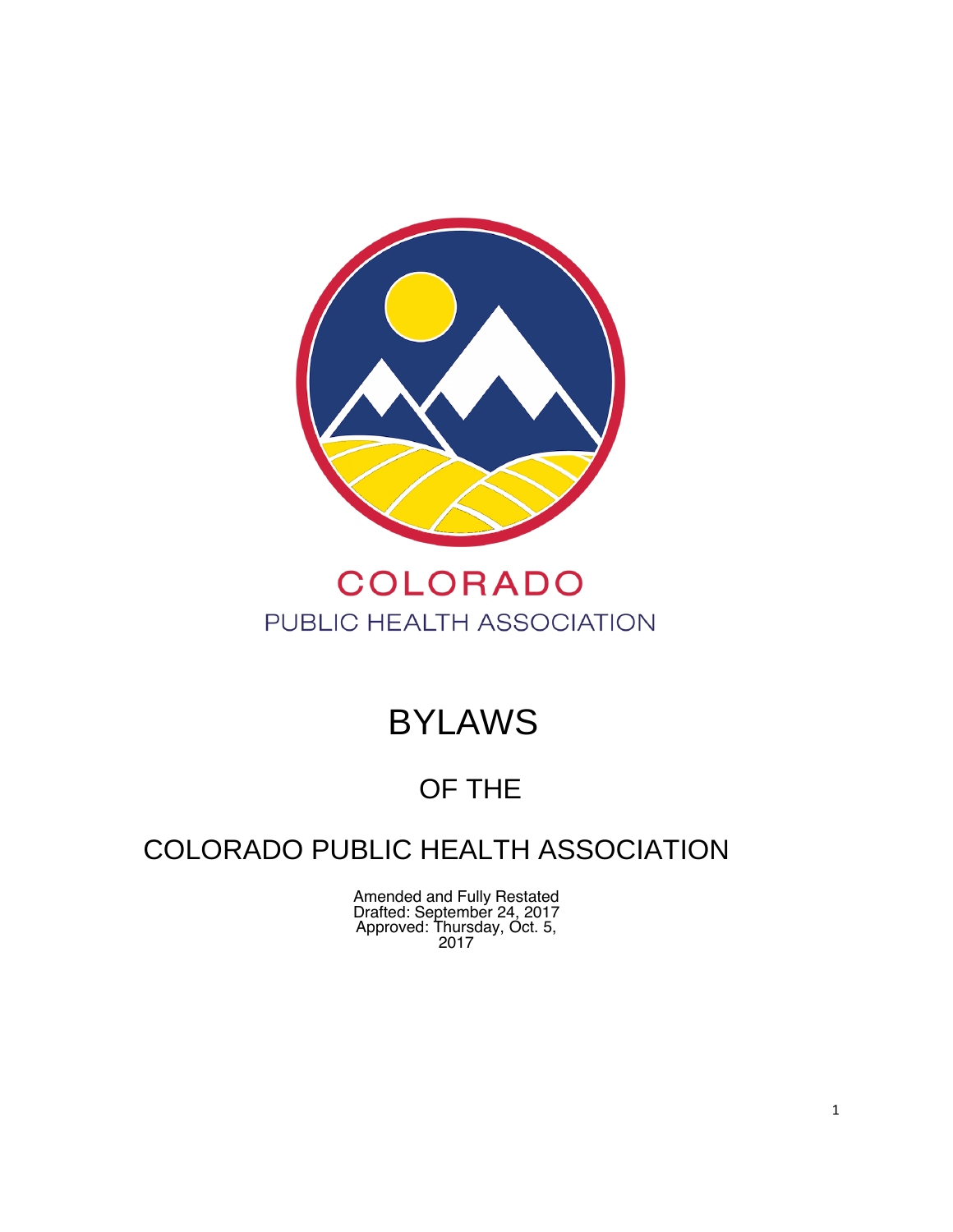### Table of Contents

| ARTICLE XI: INDEMNIFICATION OF THE BOARD OF DIRECTORS  13 |
|-----------------------------------------------------------|
|                                                           |
|                                                           |
|                                                           |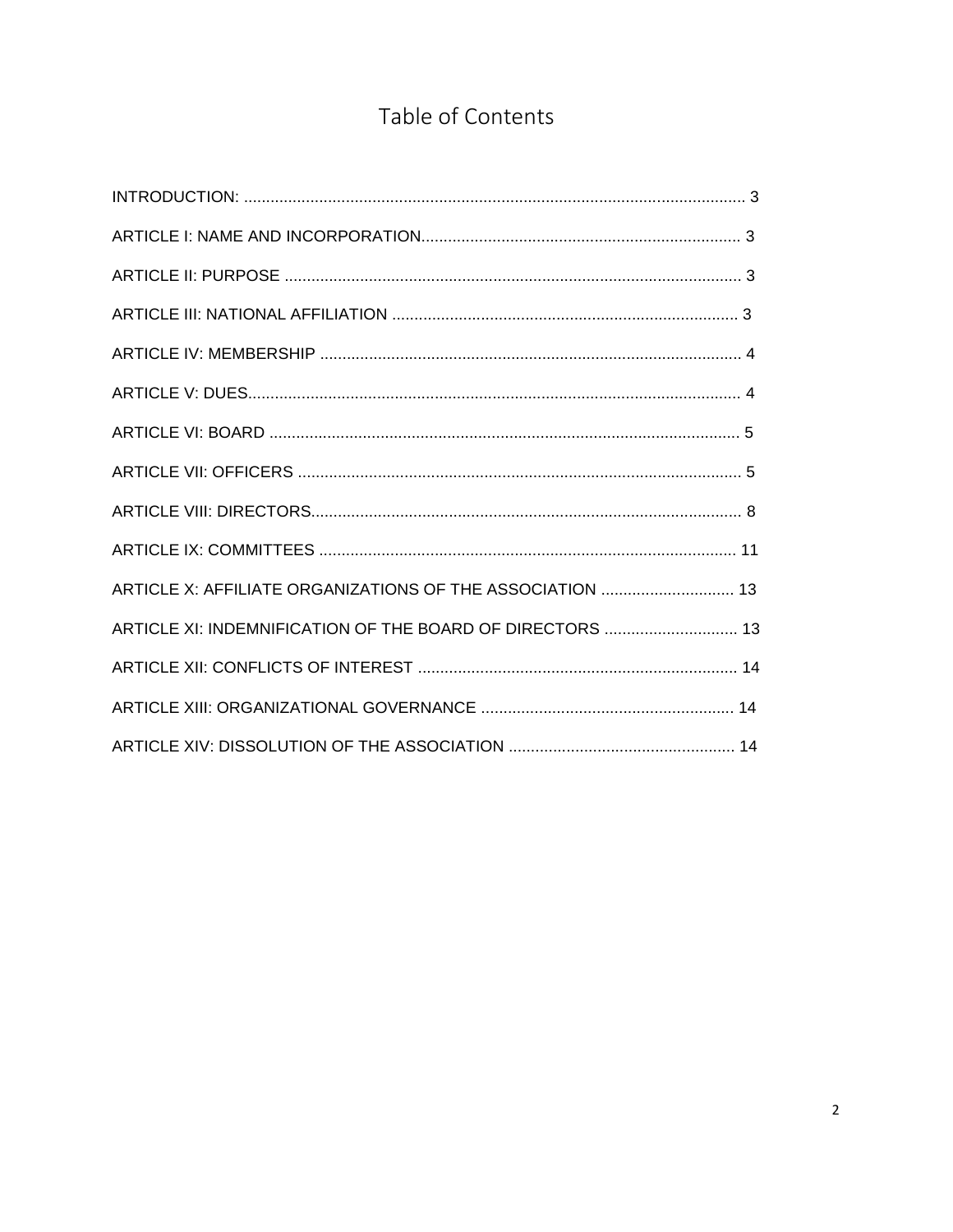#### INTRODUCTION:

These amended bylaws of the Colorado Public Health Association were ratified based on a majority vote of the Members at the October 5, 2017 Annual Association Meeting.

The Colorado Public Health Association (CPHA) is an affiliate of the American Public Health Association. The membership of the CPHA is made up of individuals from public health disciplines as well as persons interested in the advancement of public health.

The Bylaws of the CPHA give structure to the organization, delineate the powers of the Board of Directors, the Officers and Executive Committee, and Director roles and briefly describe the basic responsibilities of each. However, the Bylaws are not intended to provide guidelines and procedures recommended for carrying out the basic duties of CPHA officers. The CPHA Bylaws and Policies & Procedures Manual contain the procedures and standards of operation for officers. The information in this Manual should serve as a guide to Officers, Directors, and representatives in carrying out their respective duties.

A copy of this manual is provided electronically to each member of the Board of Directors.

#### ARTICLE I: NAME AND INCORPORATION

The name of the nonprofit corporation shall be the Colorado Public Health Association, hereinafter referred to as the "Association". Amended and restated articles of incorporation of the Association were adopted on September 24, 2002 at a meeting of the Members of the Association. The Association is incorporated in Colorado pursuant to the Colorado Revised Nonprofit Corporation Act and is operated exclusively for public, charitable, and educational purposes pursuant to § Section 501(c)(3) of the Internal Revenue Code of 1986, as amended.

#### ARTICLE II: PURPOSE

- Section 1. To provide a welcoming forum to advance public health education, knowledge and expertise through a variety of channels.
- Section 2. To provide opportunities for Association Members to be informed and active public health advocates.
- Section 3. To expand and strengthen the public health network in Colorado.

#### ARTICLE III: NATIONAL AFFILIATION

The Association shall maintain affiliate membership in good standing in the American Public Health Association (APHA).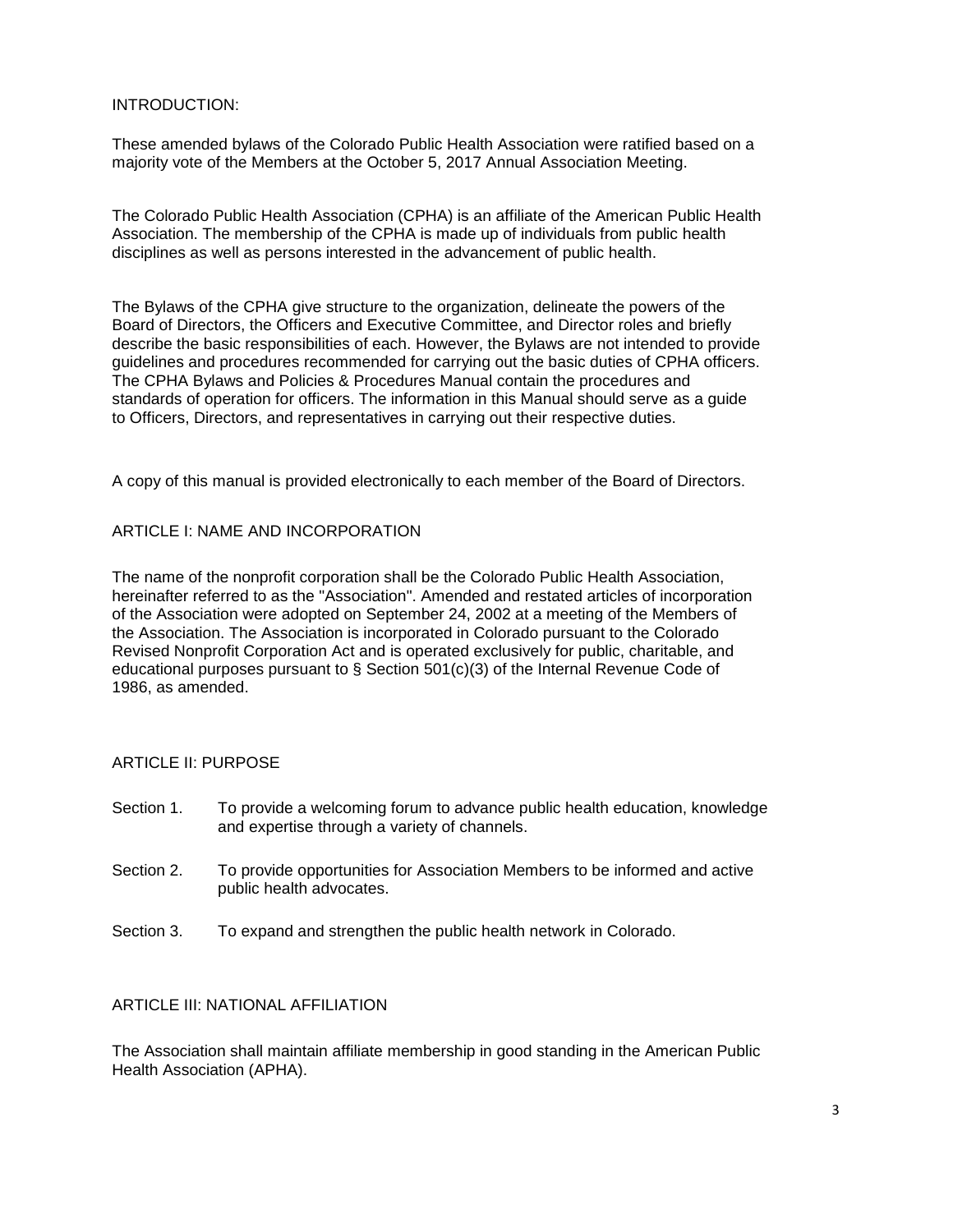#### ARTICLE IV: MEMBERSHIP

- Section 1. Any person or organization, who is interested in the purpose of the Association, and who pays dues under Article V, may be a Member of the Association.
- Each Member shall be entitled to one vote in the general business of the Association. Section 2.
- The Association shall accept Memberships that may include, but are not limited to the following categories: Section 3.

|  | a) Individual:<br>b) Affiliate:                                       | Open to all individuals.<br>Open to all individuals who are also Members in good<br>standing of an Affiliate organization pursuant to Article<br>Χ.             |  |
|--|-----------------------------------------------------------------------|-----------------------------------------------------------------------------------------------------------------------------------------------------------------|--|
|  | c) Student or early career professionals: Open to all individuals who |                                                                                                                                                                 |  |
|  |                                                                       | are full time students or early career professionals.                                                                                                           |  |
|  |                                                                       | d) Retiree: Open to all individuals who are older than age 55 and                                                                                               |  |
|  |                                                                       | are retired from employment.                                                                                                                                    |  |
|  | e) Lifetime: Open to all individuals and may be specially granted to  |                                                                                                                                                                 |  |
|  |                                                                       | individuals by majority vote of the Board or majority vote                                                                                                      |  |
|  |                                                                       | of the Membership.                                                                                                                                              |  |
|  |                                                                       | f) Organization: Open to any association, firm, corporation or other<br>organization interested in supporting the purpose and<br>activities of the Association. |  |
|  |                                                                       |                                                                                                                                                                 |  |

- Section 4. The Board, at its discretion, may refuse Membership to any individual or organization that does not, in the opinion of the Board, exemplify the Purpose and/or values of the Association.
- The Membership shall convene at least once per year to conduct Association business. Section 5.

#### ARTICLE V: DUES

- Section 1. The Board shall set Membership dues rates for all Membership categories.
- Section 2. The Board shall collect dues annually on any schedule deemed appropriate by the Board.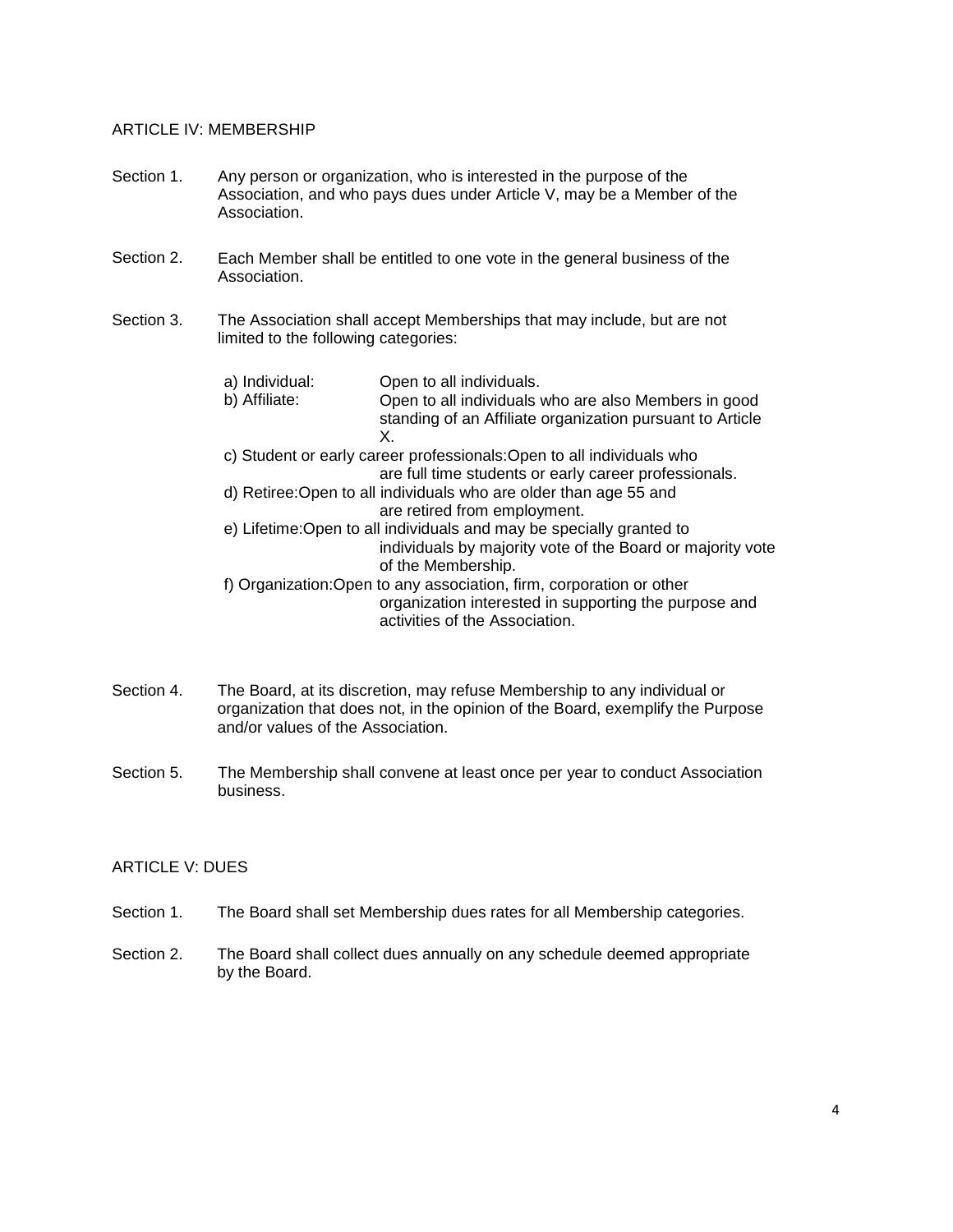#### ARTICLE VI: BOARD

- Section 1. The Board of the Association shall be comprised of the Officers and Directors. The Board shall serve as the governing body of the Association convened to carry out the interests of the Membership and advance the purpose of the organization. The Board shall transact the business of the Association between Annual Association Meetings, approve or establish policies, approve the establishment and/or dissolution of committees and perform duties as specified in the Bylaws.
- Meetings of the Board shall be held at the call of the President or at the call of the majority of the Board. A minimum of three meetings shall be held each year. Notice of the meetings shall be made to all Board Members at least seven days prior to the meeting. Section 2.
- A quorum of the Board shall be a majority of the Membership of the Board. Section 3.
- All members of the Board shall maintain Membership in good standing with the Association for the duration of their term. Section 4.

#### ARTICLE VII: OFFICERS

- Section 1. The Officers of the Association shall be the President, President Elect, Past President, Affiliate Representative to the Governing Council, Secretary, and Treasurer.
- The President is the chief executive officer of the Association and has final responsibility to the Association regarding all Association business. Section 2.
	- a) The President assures that Association activities are conducted in accordance with policy, law, and the objectives established by the Board and the Membership.
	- b) The President Elect shall automatically become President at the close of the term as President Elect or in the event of a vacancy in the office of President.
	- c) The term of the President shall be one year commencing at the close of the Annual Association Meeting following the end of the term as President Elect and continue through the close of the Annual Association meeting one year later.
	- d) The President shall automatically become Past President at the close of the term as President.
	- e) The President shall:
		- i. Preside over the Board and the Membership in the business and meetings of the Association.
		- ii. Serve as, or delegate, the role of parliamentarian during all Board and Association meetings.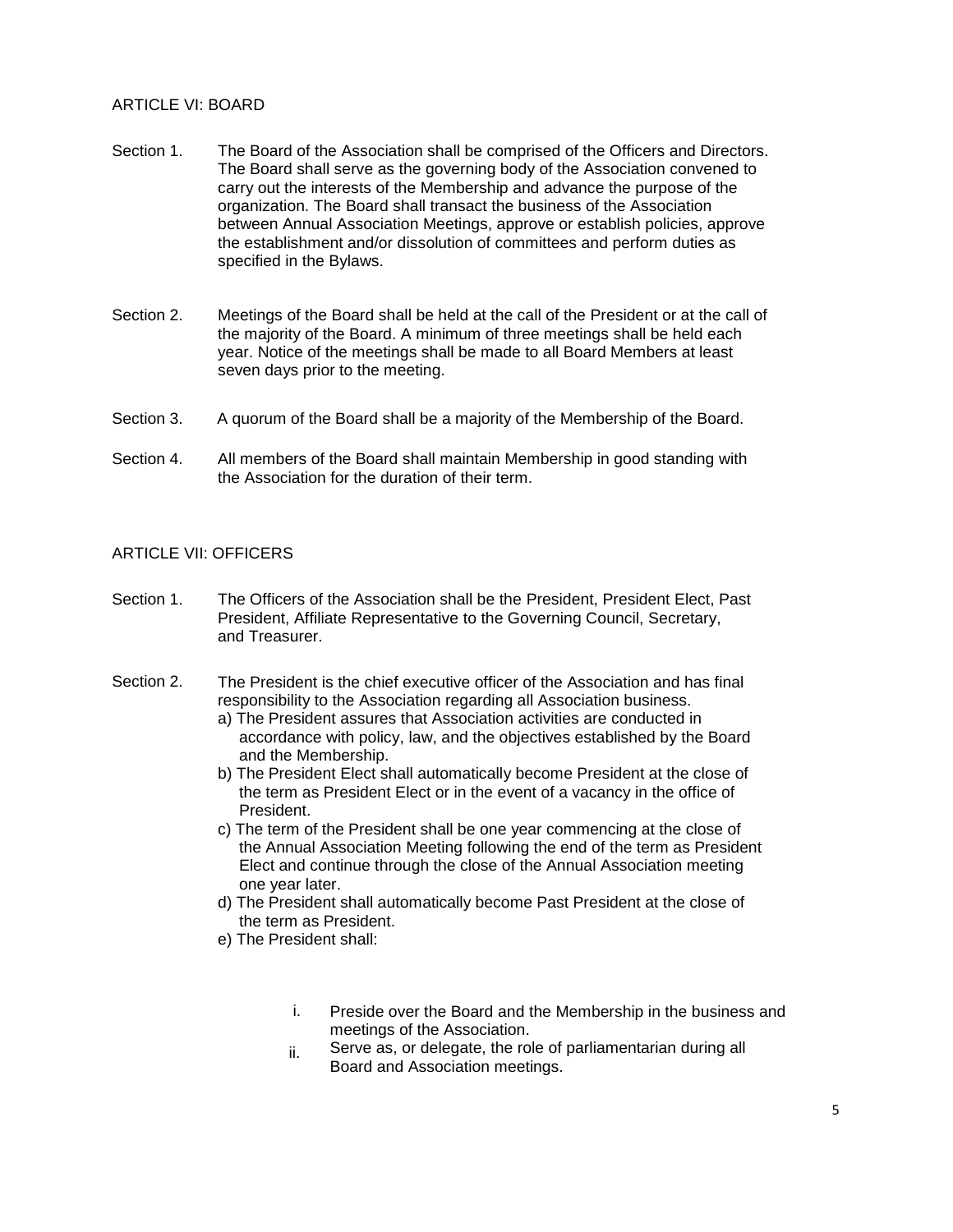- iii. Supervise the activities of employees, contractors, and consultants and provide at least annual evaluations of each, with Board input.
- iv. Sign and execute in the name of the Association all deeds, contracts and other instruments authorized by the Board. Act as spokesperson and official representative of the
- v. Association to the public.
- vi. Prepare agenda for all meetings of the Board and Association, with Board input.
- vii. Assure internal or external audit of Association financial records annually.
- viii. Perform all other duties incident to the office of President and as the Board may assign.
- f) Any vacancy in the office of President shall be filled by the President Elect for the remainder of the term. A President may be removed by a majority vote of the combined total of Members voting in any election.
- Section 3. The President Elect develops leadership and organizational knowledge prior to assuming the duties of President.
	- a) The President Elect shall be elected by a majority vote of the combined total of Member votes recorded and presented at the Annual Association Meeting. The nomination shall be presented to the Association Members thirty (30) days prior to the first date a vote can be taken.
	- b) The term of the President Elect shall be one year commencing at the close of the Annual Association Meeting following election and continue through the close of the Annual Association Meeting one year later.
	- c) Additional duties of the President Elect shall be described in organizational policy.
	- d) Any vacancy in the office of President Elect shall be filled by a special election of the Membership for a new candidate for the remainder of the term.
	- e) A President Elect may be removed by a majority vote of the combined total of Members voting in any election.
- Section 4. The Past President provides institutional memory to the Board and counsel to the President.
	- a) The President shall automatically become Past President at the close of the term as President.
	- b) The term of the Past President shall be one year commencing at the close of the Annual Association Meeting following the end of the term as President and continue through the close of the Annual Association Meeting one year later.
	- c) Additional duties of Past President shall be described in organizational policy.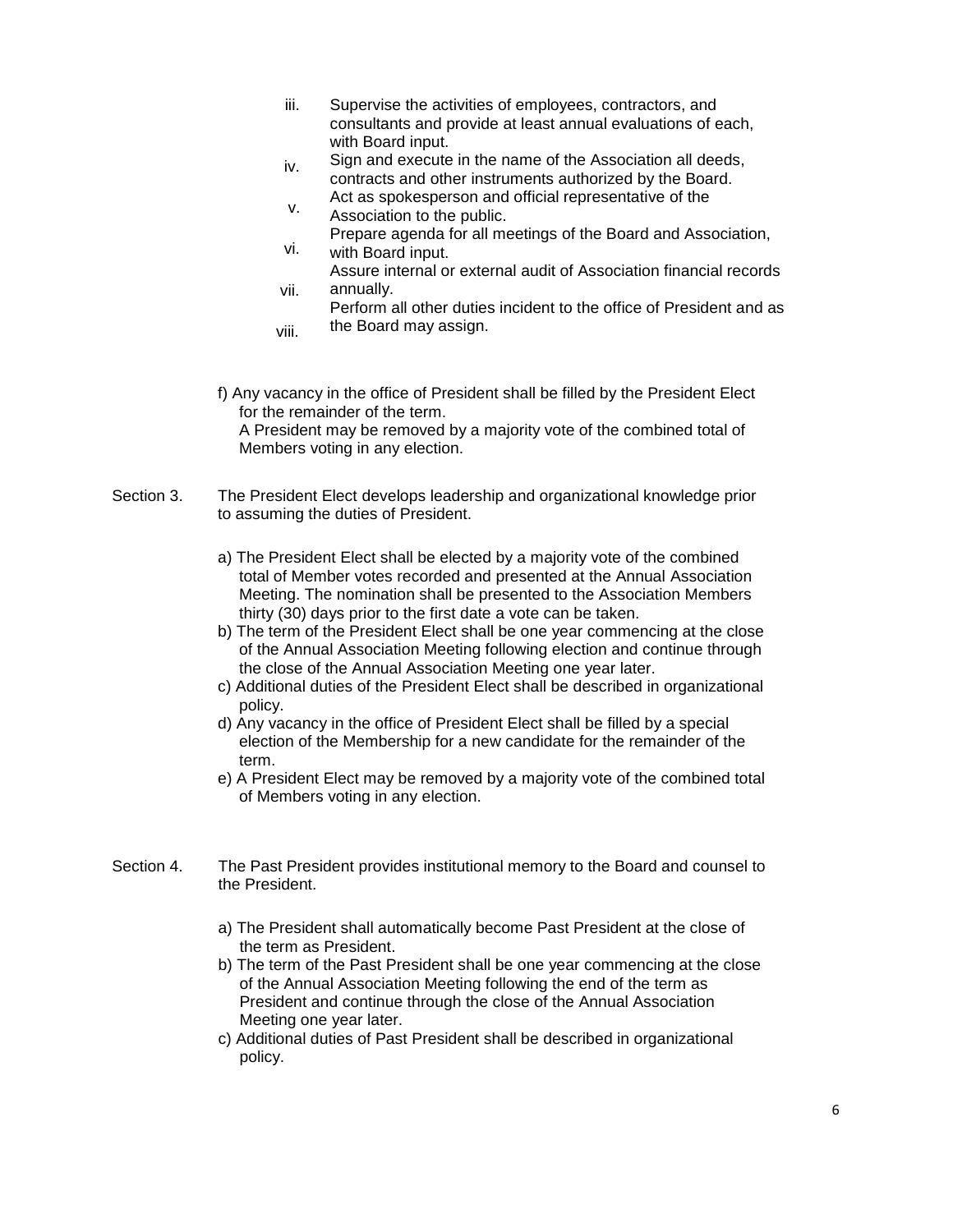- d) Any vacancy in the office of Past President shall not be filled except by the normal transition of President to Past President. A Past President may be removed by a two-thirds majority vote of the **Board**
- Section 5. The Affiliate Representative to the Governing Council acts as liaison and representative of the Association to the American Public Health Association (APHA).
	- a) The Affiliate Representative to the Governing Council shall be elected by a majority vote of the combined total of Member votes recorded and presented at the Annual Association Meeting. The nomination shall be presented to the Association Members thirty (30) days prior to the first date a vote can be taken.
	- b) The term of the Affiliate Representative to the Governing Council shall be three years commencing at the close of the Annual Association Meeting following election and continue through the close of the Annual Association Meeting three years later.
	- c) Additional duties of the Affiliate Representative to the Governing Council shall be described in organizational policy.
	- d) Any vacancy in the office of Affiliate Representative to the Governing Council shall be filled by appointment of the President, with confirmation of the Board, for the remainder of the term. An Affiliate Representative to the Governing Council may be removed by a two-thirds majority vote of the Board.
- Section 6. The Secretary prepares and maintains all non-financial records of the Association.
	- a) The Secretary shall be elected by a majority vote of the combined total of Member votes recorded and presented at any odd numbered year Annual Association Meeting. The nomination shall be presented to the Association Members thirty (30) days prior to the first date a vote can be taken.
	- b) The term of the Secretary shall be two years commencing at the close of the Annual Association Meeting following election and continue through the close of the Annual Association Meeting two years later.
	- c) Additional duties of the Secretary shall be described in organizational policy.
	- d) Any vacancy in the office of Secretary shall be filled by appointment of the President, with confirmation of the Board, for the remainder of the term.
	- e) A Secretary may be removed by a two-thirds majority vote of the Board.
- Section 7. The Treasurer maintains Association assets, accounts and financial records in accordance with generally accepted accounting principles.
	- a) The Treasurer shall be elected by a majority vote of the combined total of Member votes recorded and presented at any even numbered year Annual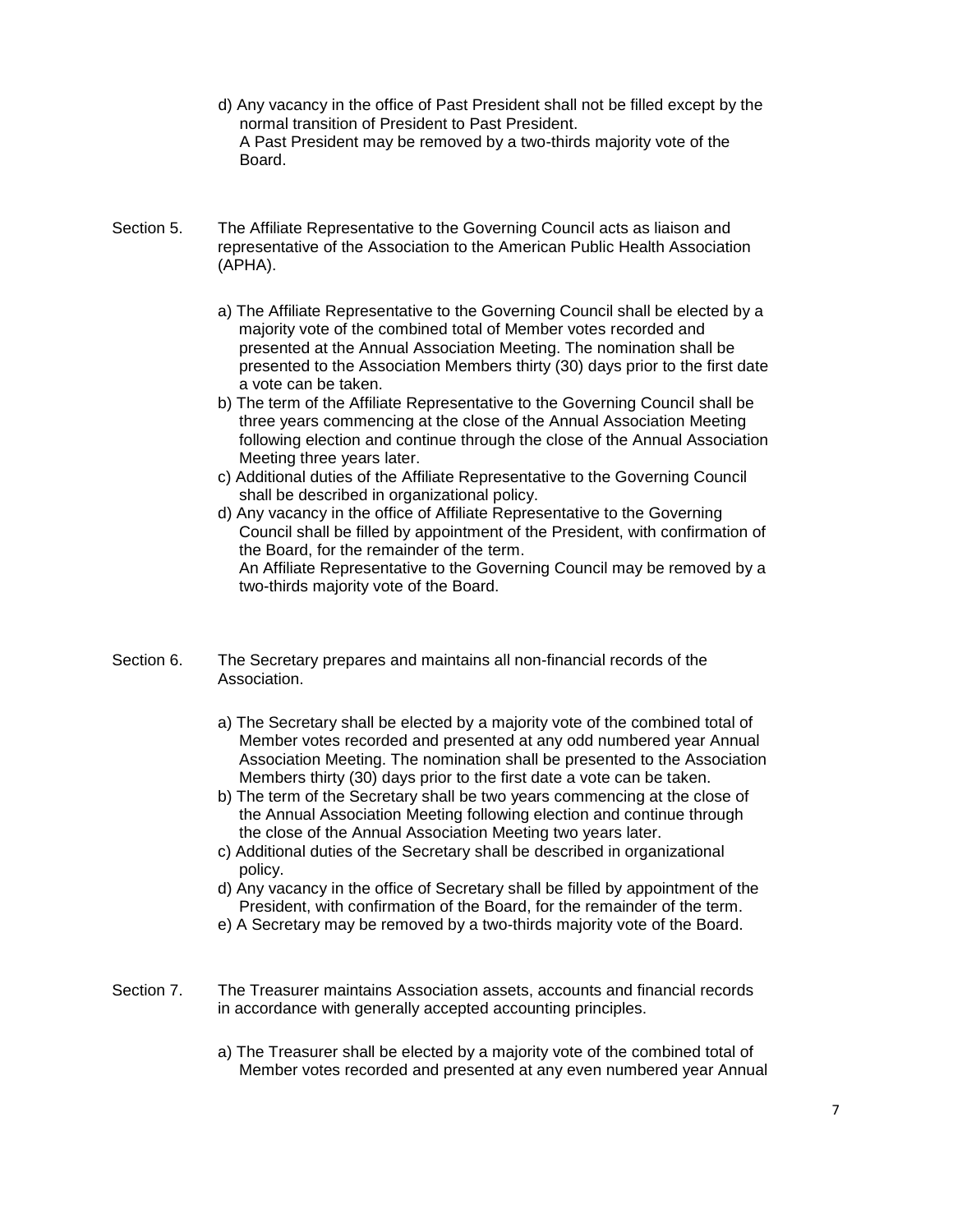Association Meeting. The nomination shall be presented to the Association Members thirty (30) days prior to the first date a vote can be taken.

- b) The term of the Treasurer shall be two years commencing at the close of the Annual Association Meeting following election and continue through December 31, two years later. For the period in which the departing Treasurer's term overlaps with the incoming Treasurer's term, the departing Treasurer shall have the vote in Board business. Additional duties of the Treasurer shall be described in organizational
- c) policy. Any vacancy in the office of Treasurer shall be filled by appointment of the
- d) President, with confirmation of the Board, for the remainder of the term. A Treasurer may be removed by a two-thirds majority vote of the Board.
- e)

#### ARTICLE VIII: DIRECTORS

- Section 1. The Directors of the Association shall be two Professional Education Directors, the Public Health Policy Director, the Membership Director, the Student Director, the Communications Director, the Health Equity Director, and the Member-at-Large.
- The Professional Education Directors shall be responsible for all activities associated with the production of the Annual Association Meeting and annual Public Health in the Rockies conference. There shall be two Board positions for Director of Professional Education, each serving staggered terms. The position shall serve as the Junior Chair in the first year of the term and Senior Chair in the second year of the term. The Directors of Professional Education shall each hold a vote in the business of the Board. Section 2.
	- a) The Professional Education Directors shall be elected by a majority vote of the combined total of Member votes recorded and presented every year at the Annual Association Meeting. The nomination shall be presented to the Association Members thirty (30) days prior to the first date a vote can be taken.
	- b) The term of the Professional Education Director shall be two years commencing at the close of the Annual Association Meeting following election and continue through the close of the Annual Association Meeting two years later.
	- c) Additional duties of a Professional Education Director shall be described in organizational policy.
	- d) Any vacancy in the office of Professional Education Directors shall be filled by appointment of the President, with confirmation of the Board, for the remainder of the term.
	- e) A Professional Education Director may be removed by a two-thirds majority vote of the Board.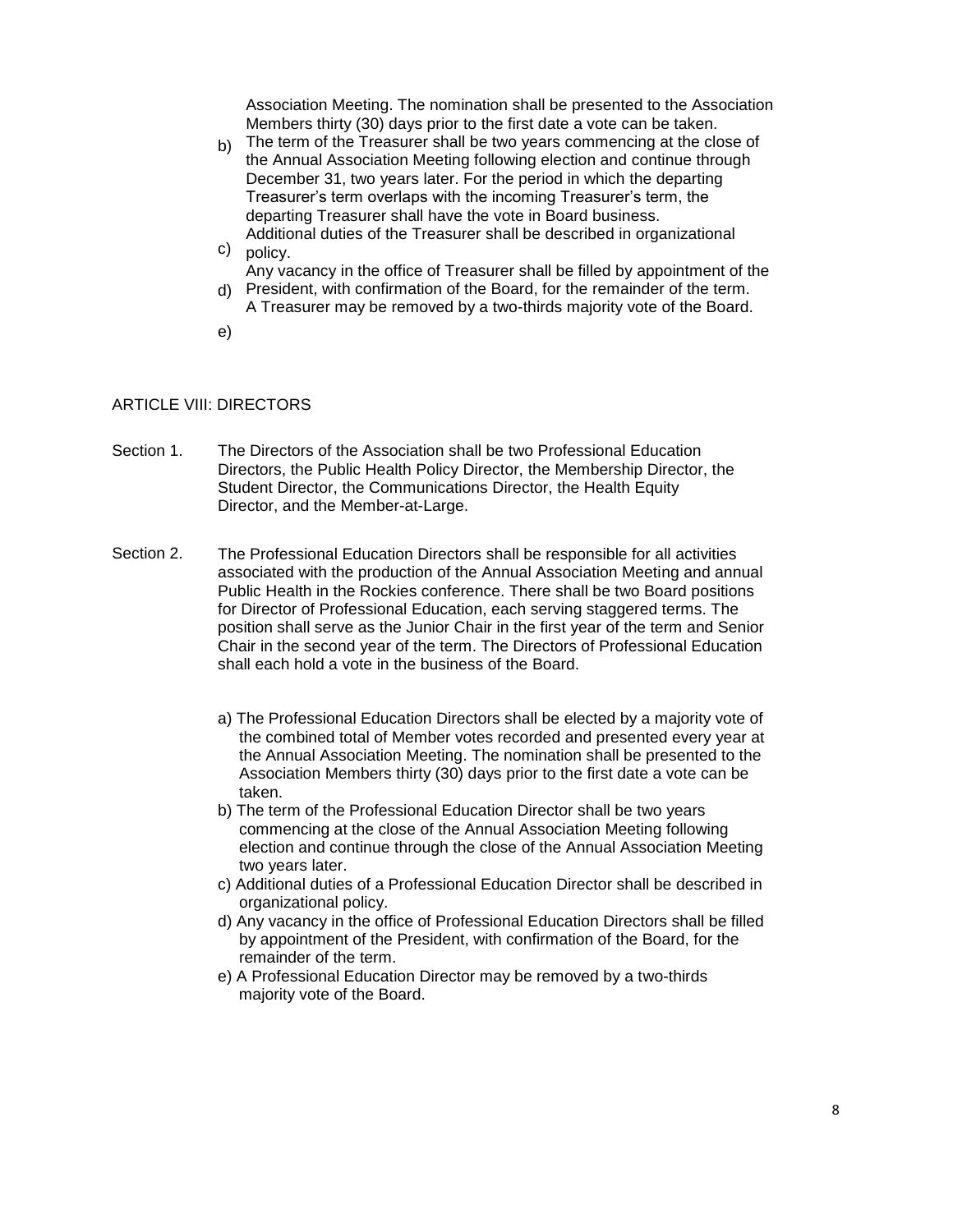- Section 3. The Public Health Policy Director initiates the policy and legislative activities and positions of the Association.
	- a) The Public Health Policy Director shall be elected by a majority vote of the combined total of Member votes recorded and presented at any odd numbered year Annual Association Meeting. The nomination shall be presented to the Association Members thirty (30) days prior to the first date a vote can be taken.
	- b) The term of Public Health Policy Director shall be two years commencing at the close of the Annual Association Meeting following election and continue through the close of the Annual Association Meeting two years later.
	- c) Additional duties of Public Health Policy Director shall be described in organizational policy.
	- d) Any vacancy in the office of Public Health Policy Director shall be filled by appointment of the President, with confirmation of the Board, for the remainder of the term.

 A Public Health Policy Director may be removed by a two-thirds majority vote of the Board.

- The Membership Director seeks to develop new and retain existing Members of the Association. Section 4.
	- a) The Membership Director shall be elected by a majority vote of the combined total of Member votes recorded and presented at any even numbered year Annual Association Meeting. The nomination shall be presented to the Association Members thirty (30) days prior to the first date a vote can be taken.
	- b) The term of Membership Director shall be two years commencing at the close of the Annual Association Meeting following election and continue through the close of the Annual Association Meeting two years later.
	- c) Additional duties of Membership Director shall be described in organizational policy.
	- d) Any vacancy in the office of Membership Director shall be filled by appointment of the President, with confirmation of the Board, for the remainder of the term.

 A Membership Director may be removed by a two-thirds majority vote of the Board.

- The Student Director maintains linkages to public health training programs in Colorado, represents the interests of students studying in public health fields and promotes Student Membership in the Association. Section 5.
	- a) The Student Director shall be elected by a majority vote of the combined total of Member votes recorded and presented at any even numbered year Annual Association Meeting. The nomination shall be presented to the Association Members thirty (30) days prior to the first date a vote can be taken.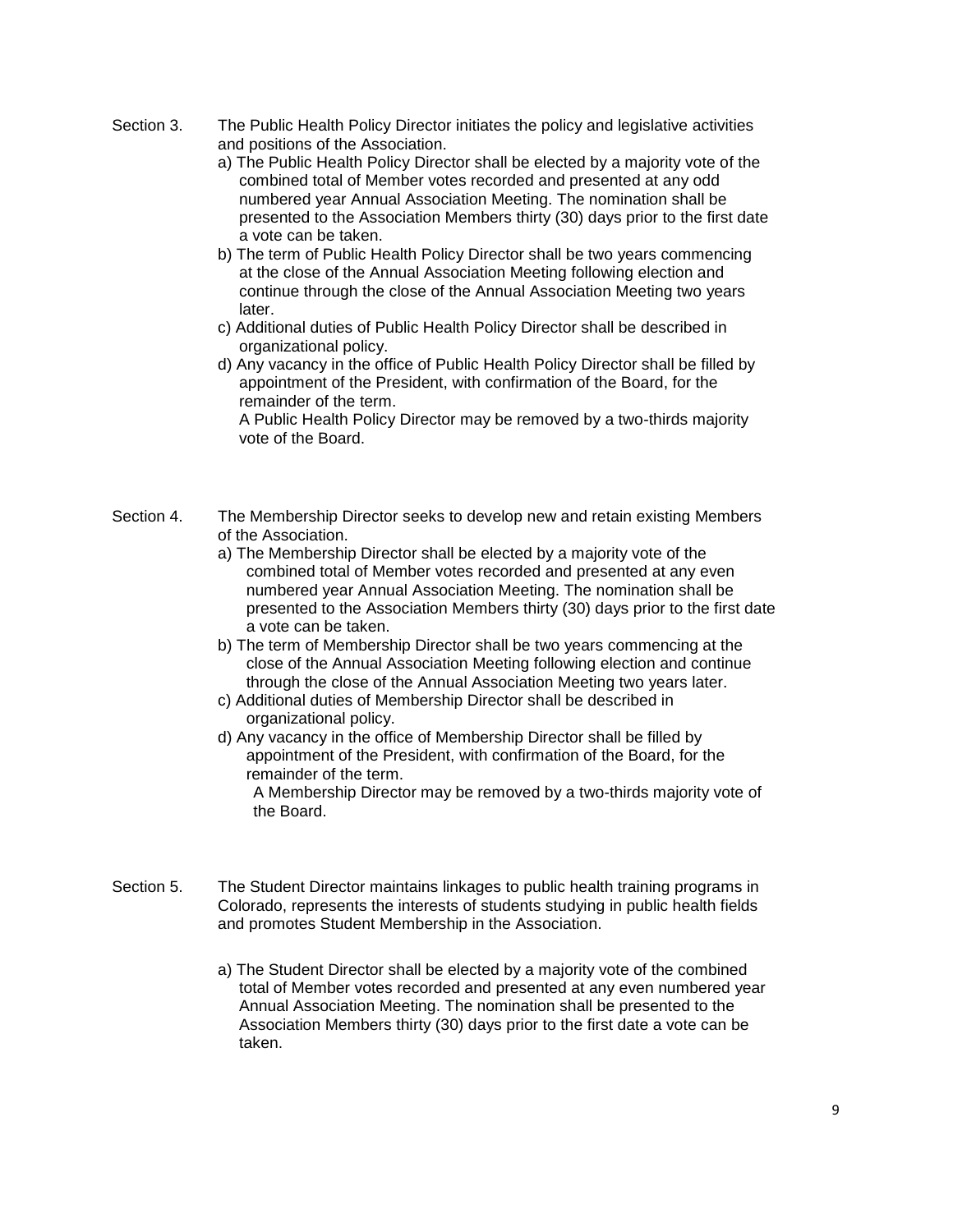- b) The term of Student Director shall be two years commencing at the close of the Annual Association Meeting following election and continue through the close of the Annual Association Meeting two years later.
- c) Additional duties of Student Director shall be described in organizational policy.
- d) Any vacancy in the office of Student Director shall be filled by appointment of the President, with confirmation of the Board, for the remainder of the term.
- e) A Student Director may be removed by a two-thirds majority vote of the Board.
- Section 6. The Communications Director is responsible for directing CPHA's communications activities, including but not limited to the CPHA website, membership or public communications, and any other media or marketing.
	- a) The Communications Director shall be elected by a majority vote of the combined total of Member votes recorded and presented at any odd numbered year Annual Association Meeting. The nomination shall be presented to the Association Members thirty (30) days prior to the first date a vote can be taken.
	- b) The term of Communications Director shall be two years commencing at the close of the Annual Association Meeting following election and continue through the close of the Annual Association Meeting two years later.
	- c) Additional duties of Communications Director shall be described in organizational policy.
	- d) Any vacancy in the office of Communications Director shall be filled by appointment of the President, with confirmation of the Board, for the remainder of the term.
	- e) A Communications Director may be removed by a two-thirds majority vote of the Board.
- Section 7. The Health Equity Director is responsible for directing CPHA's health equity activities, including but not limited to developing and maintaining equity of the practices and programs entertained by the board.
	- c) The Health Equity Director shall be elected by a majority vote of the combined total of Member votes at any odd numbered year Annual Association Meeting and any electronic voting that takes place prior to that year's Annual Association Meeting. The nomination shall be presented to the Association Members thirty (30) days prior to the first date a vote can be taken. All votes will be recorded and presented at the annual association meeting.
	- a) The term of Health Equity Director shall be two years commencing at the close of the Annual Association Meeting following election and continue through the close of the Annual Association Meeting two years later.
	- b) Additional duties of Health Equity Director shall be described in organizational policy.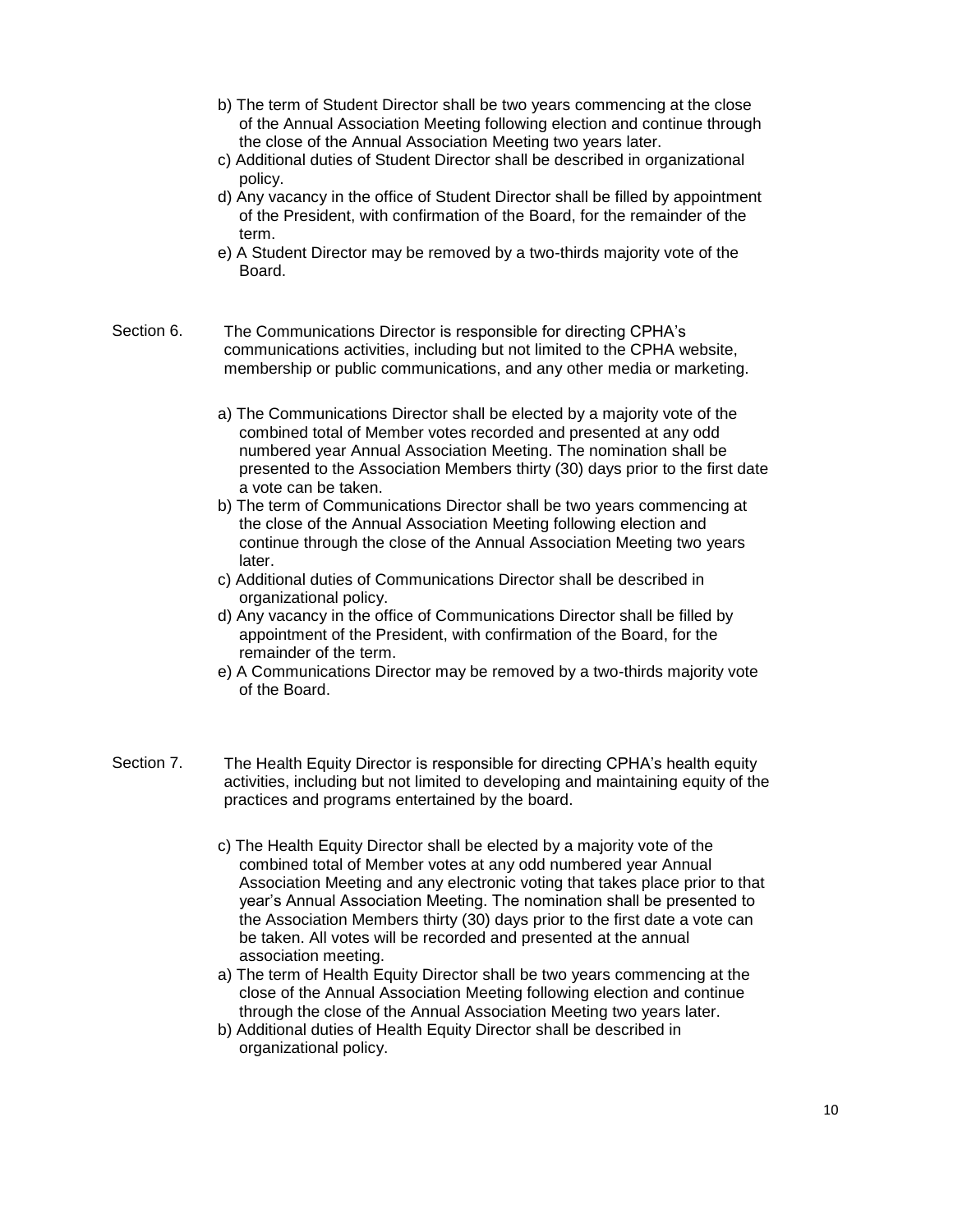- c) Any vacancy in the office of Health Equity Director shall be filled by appointment of the President, with confirmation of the Board, for the remainder of the term.
- d) A Health Equity Director may be removed by a two-thirds majority vote of the Board.
- Section 8. A Member at-Large shall assist other directors with projects on an as needed basis.
	- a) The Member-at-Large shall be elected by a majority vote of the combined total of Member votes recorded and presented at the Annual Association Meeting. The nomination shall be presented to the Association Members thirty (30) days prior to the first date a vote can be taken.
	- b) Additional Members-at-Large may be appointed by the President. Sections 7a-e also apply to Members-at-Large appointed by the President.
	- c) The term of Member-at-Large shall be one year commencing at the close of the Annual Association Meeting following election and continue through the close of the Annual Association Meeting two years later.
	- d) Any vacancy in the Member-at-Large may be filled by appointment of the President, with confirmation of the Board, for the remainder of the term.
	- e) A Member-at-Large may be removed by a two-thirds majority vote of the Board.

#### ARTICLE IX: COMMITTEES

- Section 1. The Executive Committee shall be chaired by the President and be composed of the Officers of the Association. The committee shall convene at the call of the Chair. The committee shall advise the President on organizational governance.
- The Finance and Audit Committee shall be chaired by the Treasurer and be composed of the Past President and any other interested Member of the Association. The committee shall convene at the call of the Chair. The committee shall advise the Treasurer and assure implementation of policy related to fiscal management. The Chair is responsible for providing a written financial report to the Membership at the Annual Association Meeting. Section 2.
- The Bylaws Committee shall be chaired by the President Elect and be composed of the Past President and any other interested Member of the Association. The committee shall convene at the call of the Chair. The committee shall research and propose revision of the Bylaws. The Chair is responsible for providing Bylaws revision proposals to the Membership at the Annual Association Meeting. Section 3.
- The Nominations and Awards Committee shall be chaired by the Past President and be composed of any interested Member of the Association. The Section 4.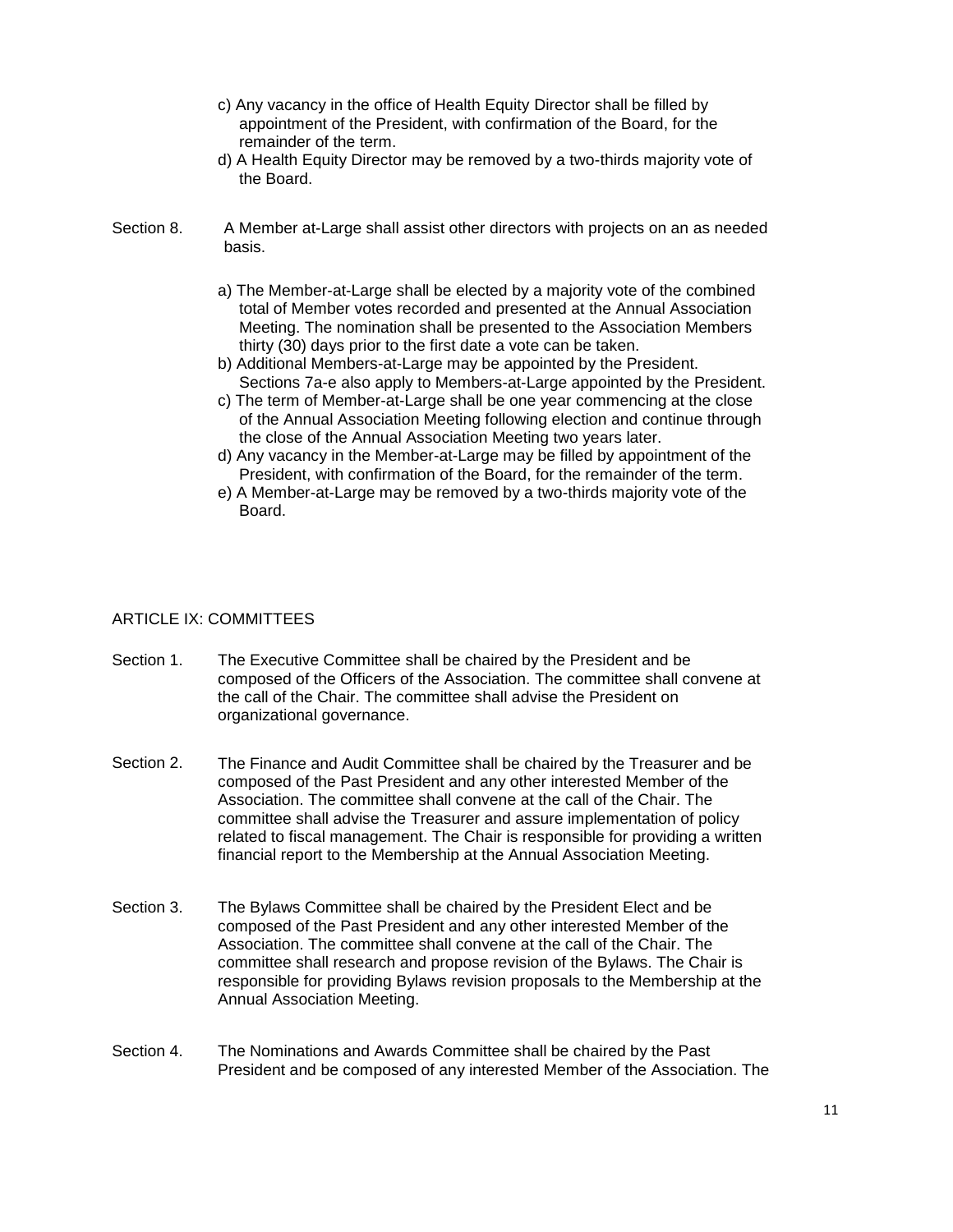committee shall convene at the call of the Chair. The committee shall identify and recruit candidates for opening positions on the Board and present them for consideration by the Board at least 30 days prior to the Annual Association Meeting. The committee shall also solicit nominations for Association awards according to the guidelines for each award and make a recommendation to the Board for each recipient.

- Section 5. The Professional Education Committee shall be co-chaired by the Professional Education Directors and be composed of at least one representative from each Affiliate pursuant to Article X and any interested Member of the Association. The committee shall convene at the call of the Cochairs. The committee shall be responsible for all activities associated with the production of the Annual Association Meeting and annual Public Health in the Rockies conference, and will seek other opportunities to provide continuing education to the Membership. The Co-chairs are responsible for providing a written report of committee activities to the Membership at the Annual Association Meeting.
- The Public Health Policy Committee shall be chaired by the Public Health Policy Director and be composed of any interested Member of the Association. The committee shall convene at the call of the Chair. The committee shall be responsible for proposing legislative priorities for the Association, soliciting resolution proposals from the Membership, drafting resolution proposals, monitoring changes in public health policy, and proposing legislative action alerts to the Membership by the Board. The Chair is responsible for providing a written report of committee activities to the Membership at the Annual Association Meeting. Section 6.
- The Membership Committee shall be chaired by the Membership Director and be composed of any interested Member of the Association. The committee shall convene at the call of the Chair. The committee shall develop and implement a Membership plan that includes recruitment and retention of Members in the Association. The committee shall also engage in organizational development activities such as press and public relations. The Chair is responsible for providing a written report of committee activities to the Membership at the Annual Association Meeting. Section 7.
- The Communications Committee shall be chaired by the Communications Director and be composed of any interested Member of the Association. The committee shall convene at the call of the Chair. The committee shall develop and implement a Communication plan that includes monthly newsletters, social media posts, and any other necessary communication with Members of the Association. The Chair is responsible for providing a written report of committee activities to the Membership at the Annual Association Meeting. Section 8.
- The Health Equity Committee shall be chaired by the Health Equity Director and be composed of the President-Elect, Policy Director, Membership Director, Professional Education Junior Chair, and any interested Member of Section 9.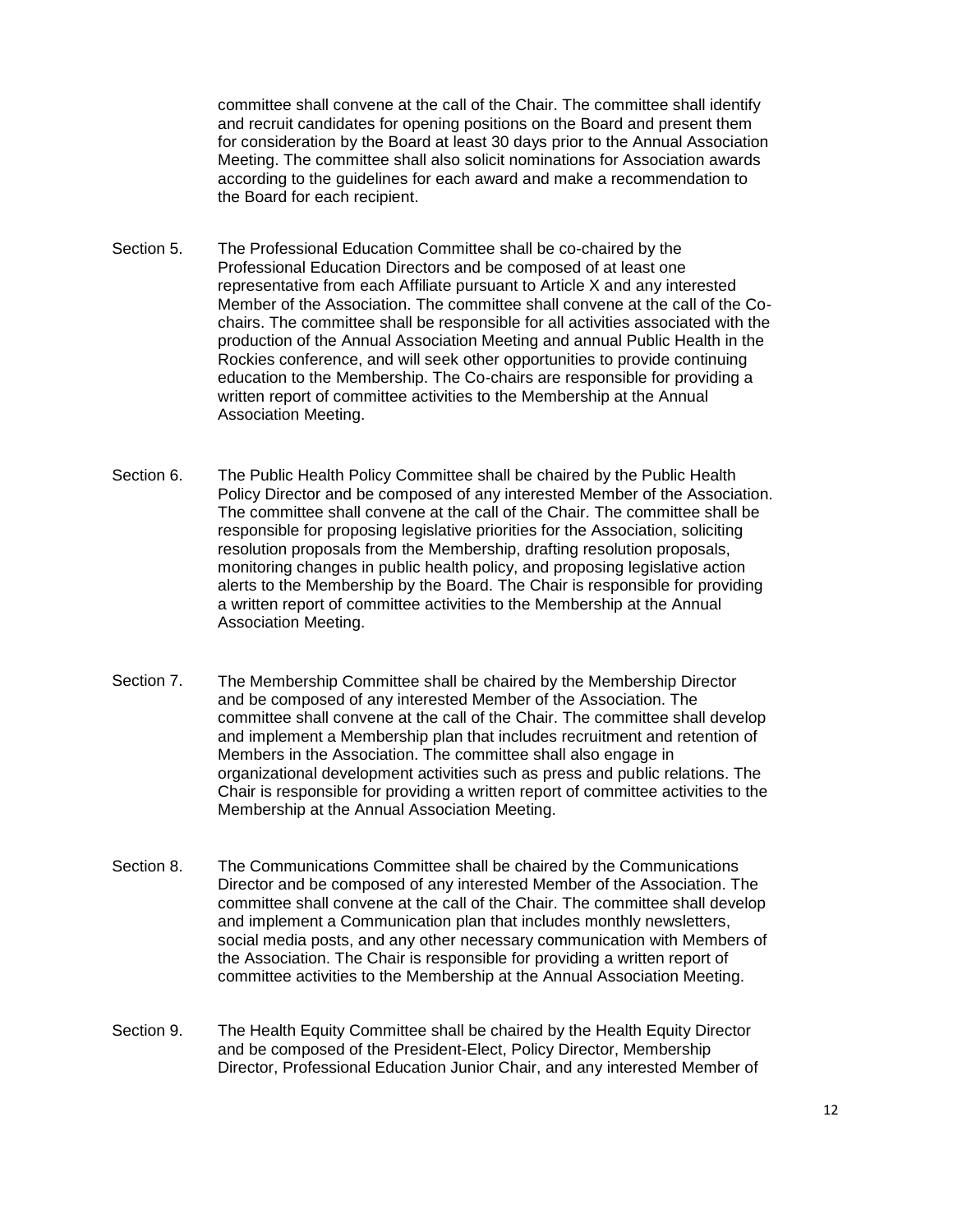the Association. The committee shall convene at the call of the Chair. The committee shall develop and implement a Health Equity Plan that includes specific activities and strategies related to internal professional development, organizational infrastructure, and community outreach and engagement. The Chair is responsible for providing a written report of committee activities to the Membership at the Annual Association Meeting.

Section 10. The Board may convene ad hoc committees or working groups for a limited term to perform specific organizational tasks.

#### ARTICLE X: AFFILIATE ORGANIZATIONS OF THE ASSOCIATION

- Section 1. A formal affiliation agreement, between the Association and another organization may be entered into if the Memberships of each organization deem such an agreement to be mutually beneficial. An organization may be considered for Affiliate status in the Association if it has an organizational purpose that is congruous with that of the Association, and it is an open membership organization governed by bylaws and a board of directors, and its board agrees to abide by a written Affiliate Agreement set in Association Policy.
- The Memberships of each organization shall express their interest in forming an Affiliation by an affirmative vote conducted in accordance with the bylaws of each organization, respectively. Section 2.
- An Affiliate Agreement may be dissolved by a majority vote of the Membership or a two-thirds majority vote of the Board. Section 3.

#### ARTICLE XI: INDEMNIFICATION OF THE BOARD OF DIRECTORS

The Association indemnifies its current and former Directors, Officers, and employees, or any person acting with the expressed authority and sanction of the current Directors, Officers, or employees, against any personal liability incurred while acting in the good faith execution of his or her duties regarding Association business. This indemnification shall apply to any actual or threatened civil, criminal, administrative, or investigative action, suit or proceeding arising out of their service to the Association. The Association will maintain appropriate surety against any such liability, cost, or expense incurred in connection with this indemnification. The Board shall have the right to approve any settlements or legal expenses incurred in connection with any such suit, action, or proceeding. This indemnification shall be to the fullest extent now or hereafter permitted by the Colorado Nonprofit Corporation Act or other related laws. The foregoing provisions for indemnification and advancement of expenses are not exclusive, and may be extended to other parties by resolution of the Board.